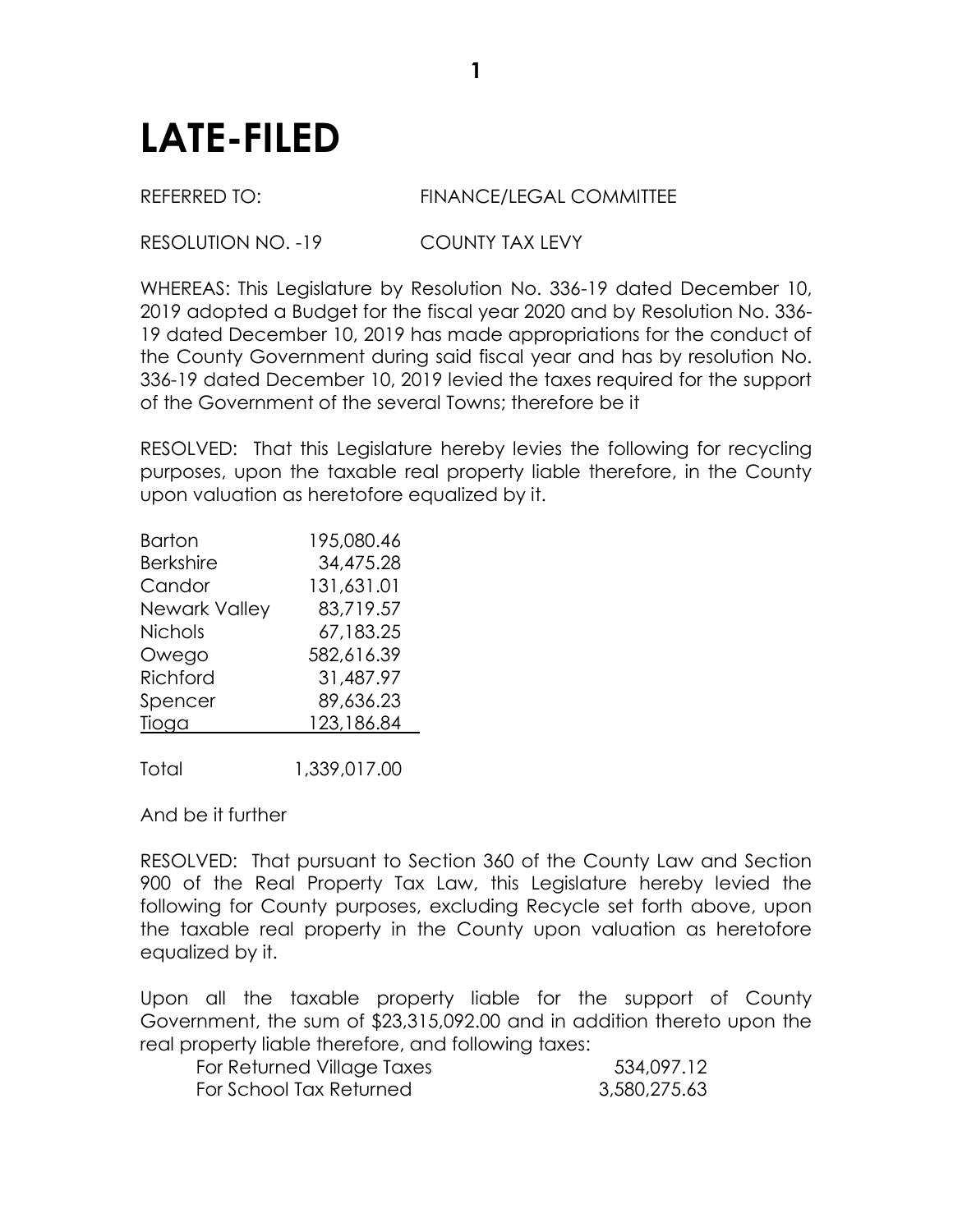| For Deficits from prior years' taxes           | 13.22    |
|------------------------------------------------|----------|
| For Reimbursement of Erroneous taxes, etc.     | 1,170.28 |
| All of the forgoing being subject to           |          |
| credit for excess collection the prior year of | 4.23     |

**Further** 

RESOLVED: That the County Treasurer's Office be directed to extend the taxes as aforesaid and also the taxes for Town purposes set forth in Resolution No. 339-19 on the rolls of the several Towns against each parcel of property set forth in said rolls, and that the Chair and the Clerk of the County Legislature be directed and empowered to execute under the seal of this Legislature the several Tax warrants for the collection of said taxes, and to cause the several tax rolls with said warrants annexed to be delivered to the Collectors of the several Tax Districts of the County on or before December 31, 2019; and be it further

RESOLVED: That the tax rates for each of the Towns, excluding Recycle, are as follows:

| <b>Barton</b>    | Out | 10.360682  |
|------------------|-----|------------|
|                  | In  | 10.360682  |
| <b>Berkshire</b> |     | 8.691859   |
| Candor           | Out | 8.953142   |
|                  | In  | 8.953142   |
| Newark Valley    | Out | 12.788725  |
|                  | In  | 12.788725  |
| <b>Nichols</b>   | Out | 33.337849  |
|                  | In  | 33.337849  |
| Owego            | Out | 11.955270  |
|                  | In  | 11.955270  |
| Richford         |     | 6.977205   |
| Spencer          | Out | 9.586131   |
|                  | In  | 9.586131   |
| Tioga            |     | 135.664893 |
|                  |     |            |